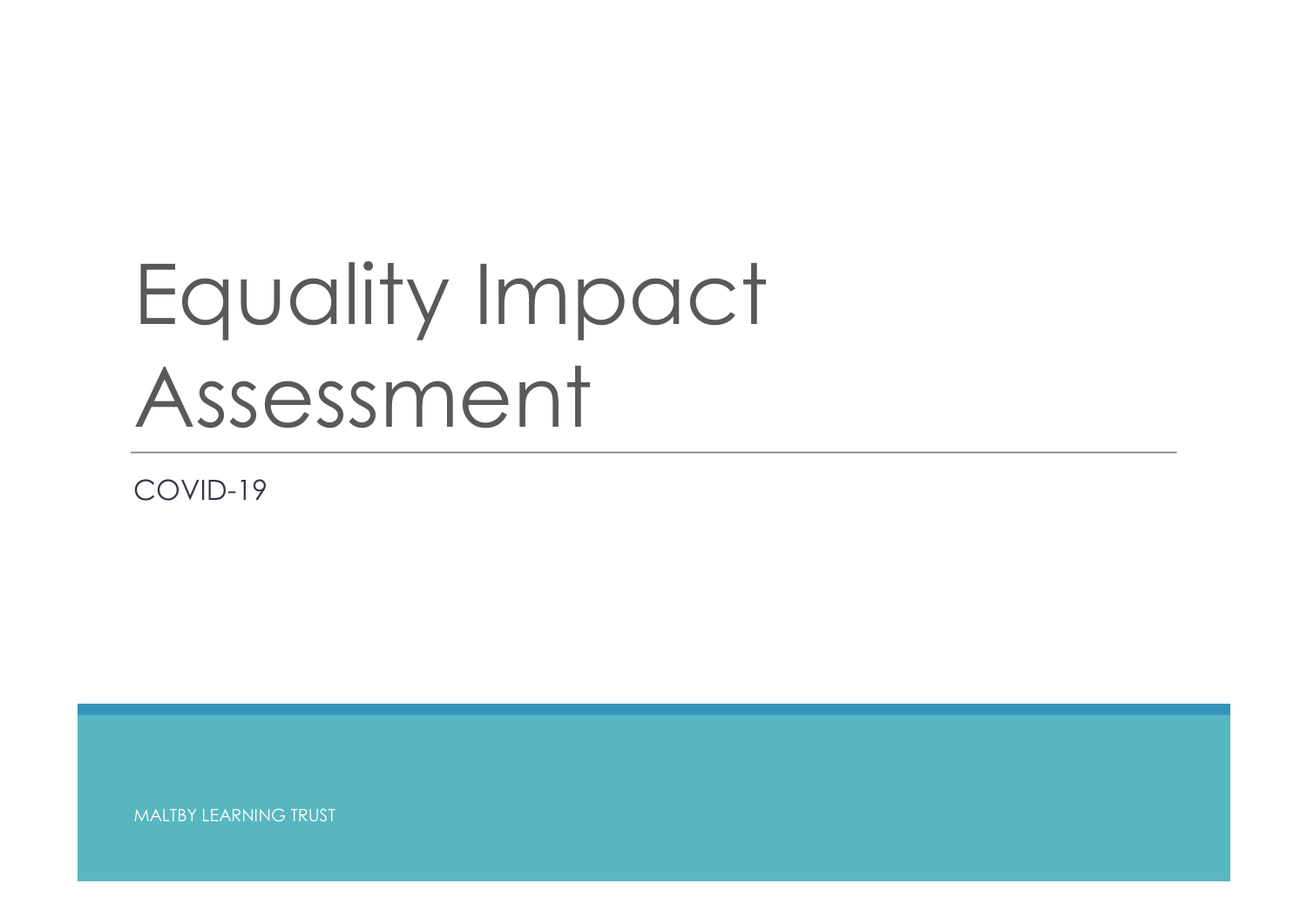## **Introduction**

To fulfil the public body 'Equality Duty' to have 'due regard' to equality considerations under the Equalities Act 2010, an organisation must, whenever significant decisions are being made or policies developed, give thought to equality implications for people with particular protected characteristics.

The template equality impact assessments should be completed to evidence its Equality Duty to have due regard to the needs of pupils and staff, with increased vulnerability to infection or poorer outcomes from COVID-19, when making the decision for the wider opening of schools during the COVID-19 pandemic.

The pupil and staff templates have been pre-populated with sample assessments of Impact and Reasonable Adjustments. However, each organisation should consider their appropriateness and amend in line with their own assessment and planned adjustments for their organisation.

The equality impact assessments make reference to a number of COVID-19 Individual and Workforce Risk Assessments. These are included in the supplementary document Template Health Risk Assessments (Pupils and Staff).

Guidance used in assessment of Impact and identification of reasonable adjustments:

- Risk Reduction Framework for NHS Staff at risk of COVID-19 infection
- Guidance on shielding and protecting people who are clinically extremely vulnerable from COVID-19
- People at higher risk from coronavirus
- Advice on social distancing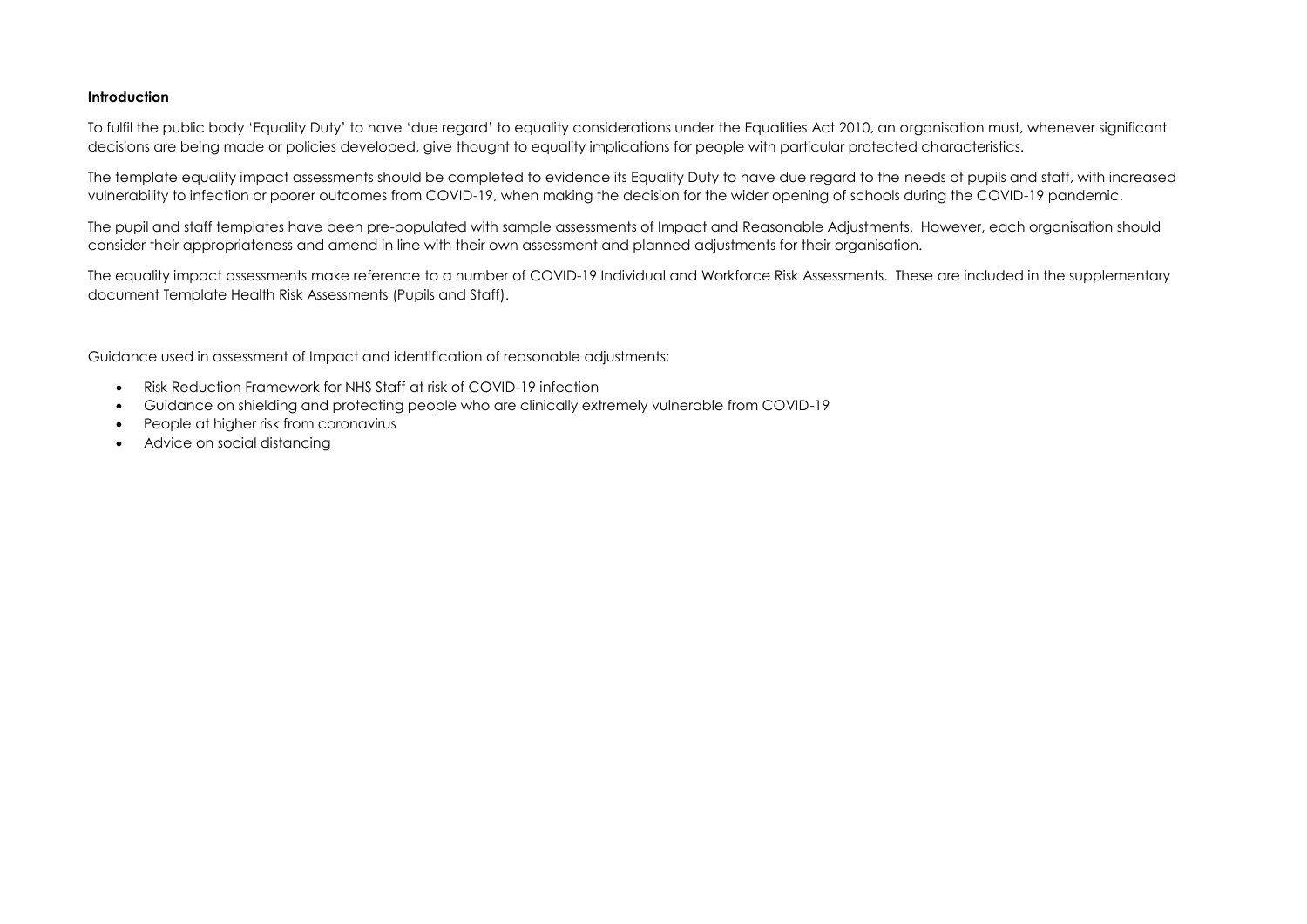## **COVID-19 Equality Impact Assessment - Pupils**

| <b>Policy or Decision:</b>     | COVID-19: School wider opening<br>Individuals with increased vulnerability to infection or<br>poorer outcomes from COVID-191 | Assessment conducted by -<br>name:      | Richard P |
|--------------------------------|------------------------------------------------------------------------------------------------------------------------------|-----------------------------------------|-----------|
| <b>School Name:</b>            | Maltby Lilly Hall Academy                                                                                                    | Assessment conducted by -<br>iob title: | Principal |
| Covered by this<br>assessment: | Pupils                                                                                                                       | <b>Assessment date:</b>                 | 3/12/2020 |

| Assessment conducted by -<br>name:      | Richard Pease |
|-----------------------------------------|---------------|
| Assessment conducted by -<br>job title: | Principal     |
| <b>Assessment date:</b>                 | 3/12/2020     |

Considerations regarding groups that may be affected:

| Groups with protected<br>characteristics | It is assessed that this<br>decision could have a: |                          |                           |                                                                                                                                                                                                                                                                                                                                                                                                                                                                                                                                                                                                               | <b>Reasonable Adjustments</b>                                                                                                                                                                                                                                                                                                                                                                                                                                                                                                                                                                                                                                                                      | <b>Negative Impact:</b>                                                          |
|------------------------------------------|----------------------------------------------------|--------------------------|---------------------------|---------------------------------------------------------------------------------------------------------------------------------------------------------------------------------------------------------------------------------------------------------------------------------------------------------------------------------------------------------------------------------------------------------------------------------------------------------------------------------------------------------------------------------------------------------------------------------------------------------------|----------------------------------------------------------------------------------------------------------------------------------------------------------------------------------------------------------------------------------------------------------------------------------------------------------------------------------------------------------------------------------------------------------------------------------------------------------------------------------------------------------------------------------------------------------------------------------------------------------------------------------------------------------------------------------------------------|----------------------------------------------------------------------------------|
|                                          | Positive<br>Impact                                 | <b>Neutral</b><br>Impact | <b>Negative</b><br>Impact | Impact comments:                                                                                                                                                                                                                                                                                                                                                                                                                                                                                                                                                                                              | identified:                                                                                                                                                                                                                                                                                                                                                                                                                                                                                                                                                                                                                                                                                        | Please provide details as to why<br>reasonable adjustments are not<br>being made |
| Age (Adults Only)                        |                                                    |                          |                           | Not applicable for this assessment                                                                                                                                                                                                                                                                                                                                                                                                                                                                                                                                                                            | Not applicable                                                                                                                                                                                                                                                                                                                                                                                                                                                                                                                                                                                                                                                                                     | Not applicable                                                                   |
| <b>Disability</b>                        |                                                    |                          | Χ                         | a. High Risk - 'Clinically Extremely<br>Vulnerable' - Identified<br>specific medical conditions<br>have been identified as<br>placing someone at greatest<br>risk of severe illness from<br>coronavirus.<br>Moderate Risk - 'Clinically<br>b.<br>Vulnerable' – Identified health<br>conditions have been<br>identified as placing someone<br>at higher risk of severe illness<br>from coronavirus.<br>Other – Do not fall into one of<br>C.<br>the above categories,<br>however, have received<br>medical advice to remain at<br>home.<br>Disability which is the subject<br>d.<br>of reasonable adjustments. | a. Pupils within this category will<br>have been contacted by the<br>NHS and advised with regards<br>to shielding requirements.<br>These pupils will be provided<br>with study to be carried out<br>from home as per the remote<br>learning offer.<br>b. Pupils within this category<br>have been advised by the<br>NHS/government to follow<br>advice on social distancing.<br>These pupils will be provided<br>with study to be carried out<br>from home unless stringent<br>social distancing measures are<br>possible, and they/their<br>parents agree to a return. A<br>Covid-19: Individual Pupil Risk<br>Assessment should be<br>undertaken to determine this<br>and is reviewed regularly. | Not applicable - all reasonable<br>adjustments will be made.                     |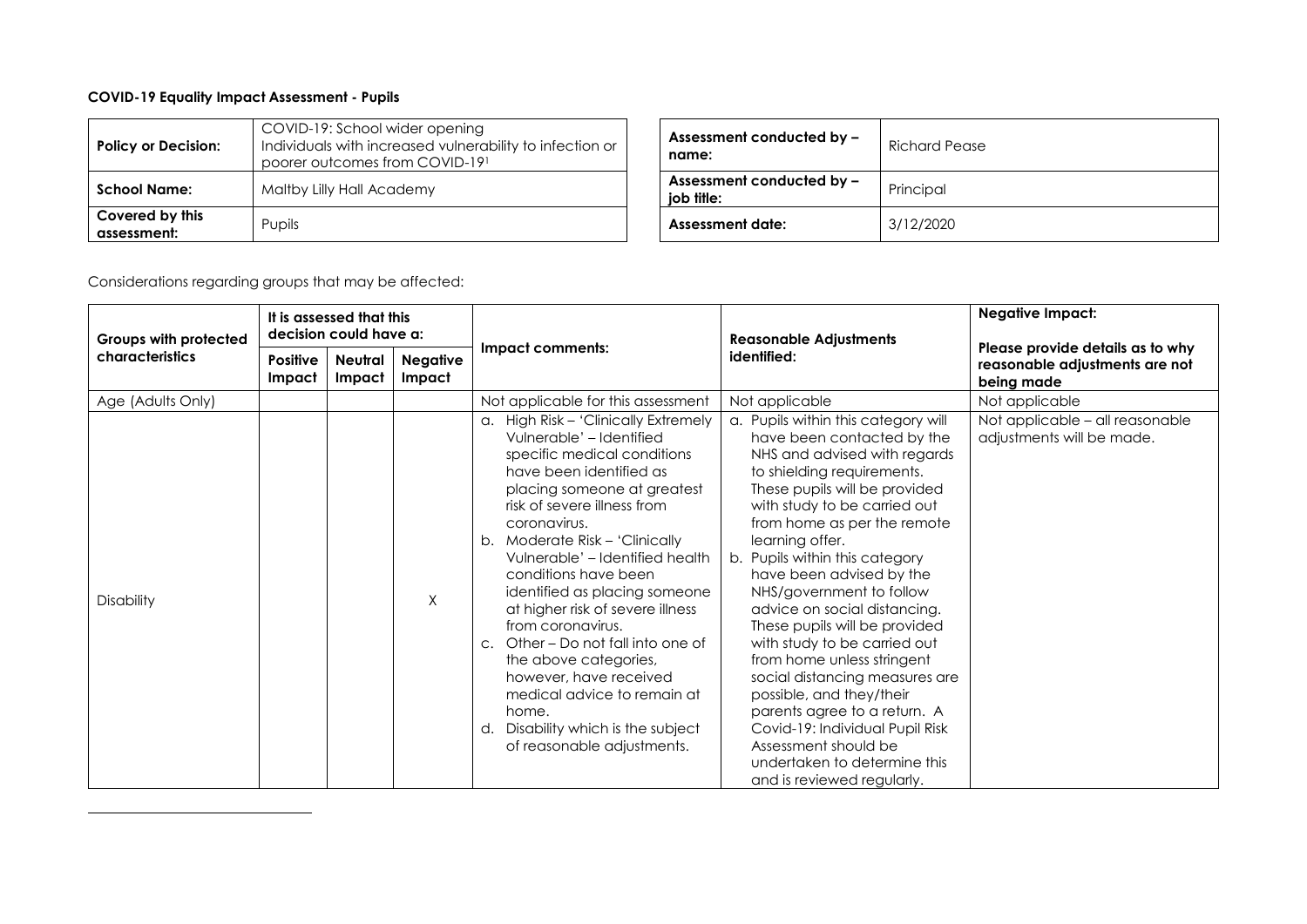|                                   |   |   |                                                                                                               | c. Pupils within this category will<br>provide a letter from their GP<br>confirming advice. If it is<br>possible to attend school,<br>these pupils will have a<br>COVID-19 Individual Pupil Risk<br>Assessment undertaken.<br>d. These pupils will have a<br>'COVID-19: Individual Pupil Risk<br>Assessment undertaken. |                                                              |
|-----------------------------------|---|---|---------------------------------------------------------------------------------------------------------------|-------------------------------------------------------------------------------------------------------------------------------------------------------------------------------------------------------------------------------------------------------------------------------------------------------------------------|--------------------------------------------------------------|
| Gender reassignment               | Χ |   | No evidence of impact.                                                                                        | Not required.                                                                                                                                                                                                                                                                                                           | Not required.                                                |
| Marriage and civil<br>partnership | X |   | No evidence of impact.                                                                                        | Not required.                                                                                                                                                                                                                                                                                                           | Not required.                                                |
| Pregnancy and<br>maternity        |   | X | Not applicable in primary setting.                                                                            | Not applicable in primary setting.                                                                                                                                                                                                                                                                                      | Not applicable in primary setting.                           |
| Race                              |   | X | Current evidence that ethnicity of<br>a BAME background may be<br>associated with increased<br>vulnerability. | A Pupil Risk Assessment -<br>'Increased Vulnerability' has been<br>completed where appropriate.                                                                                                                                                                                                                         | Not Applicable - all reasonable<br>adjustments will be made. |
| Religion or belief                |   | X | No evidence of impact.                                                                                        | Not required.                                                                                                                                                                                                                                                                                                           | Not required.                                                |
| Sex                               |   | X | Current evidence of males being<br>at higher risk of being admitted to<br>hospital.                           | A Pupil Risk Assessment -<br>'Increased Vulnerability' has been<br>completed where appropriate.                                                                                                                                                                                                                         | Not applicable - all reasonable<br>adjustments will be made. |
| Sexual orientation                | X |   | No evidence of impact.                                                                                        | Not required.                                                                                                                                                                                                                                                                                                           | Not required.                                                |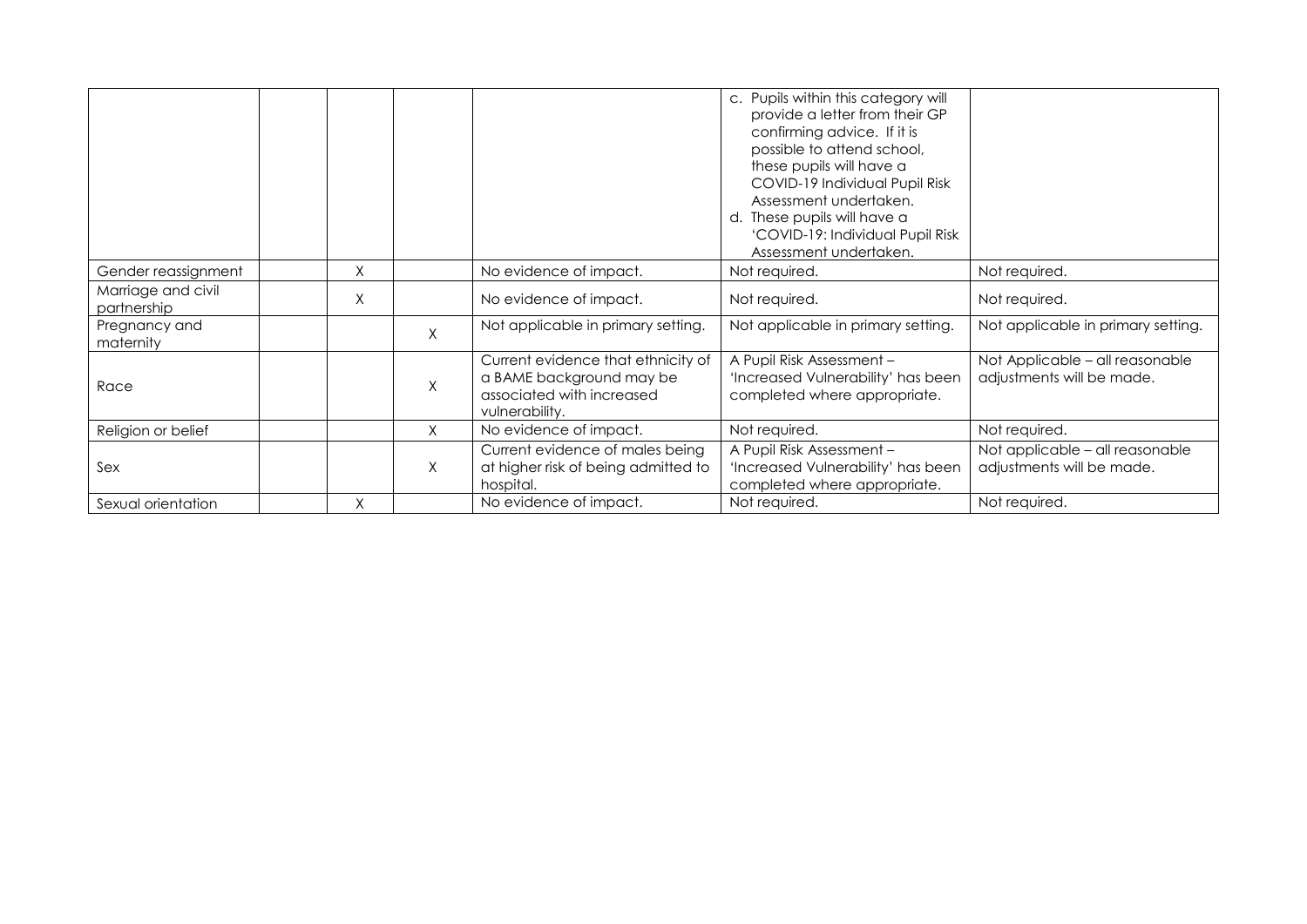## **COVID-19 Equality Impact Assessment - Staff**

| <b>Policy or Decision:</b>     | COVID-19: School wider opening<br>Individuals with increased vulnerability to infection or<br>poorer outcomes from COVID-192 | Assessment conducted by -<br>name:      | Richard P |
|--------------------------------|------------------------------------------------------------------------------------------------------------------------------|-----------------------------------------|-----------|
| <b>School Name:</b>            | Maltby Lilly Hall Academy                                                                                                    | Assessment conducted by -<br>iob title: | Principal |
| Covered by this<br>assessment: | Staff                                                                                                                        | <b>Assessment date:</b>                 | 3/12/2020 |

| Assessment conducted by -<br>name:      | Richard Pease |
|-----------------------------------------|---------------|
| Assessment conducted by -<br>job title: | Principal     |
| <b>Assessment date:</b>                 | 3/12/2020     |

Considerations regarding groups that may be affected:

| Groups with protected<br><b>characteristics</b> |                    | It is assessed that this<br>decision could have a: |                           | Impact comments:                                                                                                                                                                                                                                                                                                              | <b>Reasonable Adjustments</b><br>identified:                                                                                                                                                                                                                                                                                                                                                                                                                                                                                                                                                                                                                           | <b>Negative Impact:</b>                                                          |
|-------------------------------------------------|--------------------|----------------------------------------------------|---------------------------|-------------------------------------------------------------------------------------------------------------------------------------------------------------------------------------------------------------------------------------------------------------------------------------------------------------------------------|------------------------------------------------------------------------------------------------------------------------------------------------------------------------------------------------------------------------------------------------------------------------------------------------------------------------------------------------------------------------------------------------------------------------------------------------------------------------------------------------------------------------------------------------------------------------------------------------------------------------------------------------------------------------|----------------------------------------------------------------------------------|
|                                                 | Positive<br>Impact | Neutral<br>Impact                                  | <b>Negative</b><br>Impact |                                                                                                                                                                                                                                                                                                                               |                                                                                                                                                                                                                                                                                                                                                                                                                                                                                                                                                                                                                                                                        | Please provide details as to why<br>reasonable adjustments are not<br>being made |
| Age (Adults Only)                               |                    |                                                    | X                         | Moderate Risk - 'Clinically<br>a.<br>Vulnerable' - those aged<br>over 70.<br>Current evidence that those<br>b.<br>aged over 55 of BAME<br>ethnicity, particularly those<br>with co-morbidities may be<br>associated with increased<br>vulnerability.<br>Current evidence that those<br>$\mathsf{C}.$<br>aged over 60 of White | a. Staff within this category have<br>been advised by the<br>NHS/government to follow<br>advice on social distancing.<br>These staff should work from<br>home unless this is not an<br>option, stringent social<br>distancing measures are<br>possible, and they are willing<br>to return. A Covid-19:<br>Individual Staff Risk Assessment<br>is completed to determine this.<br>b. A Workforce Risk Assessment -<br>'Increased Vulnerability' has<br>been completed, a COVID-19:<br>Individual Staff Risk Assessment<br>is completed dependent upon<br>cumulative vulnerability and<br>job role.<br>c. A Workforce Risk Assessment –<br>'Increased Vulnerability' has | Not applicable - all reasonable<br>adjustments will be made.                     |

 $^2$  Equality impact assessment based directly upon members of staff. In addition to this, the school/Trust has identified that staff:

<sup>(</sup>i) Who live with individuals classified as High Risk – 'Clinically Extremely Vulnerable' will undertake a 'COVID-19 – Individual Staff Risk Assessment'

<sup>(</sup>ii) Who live with individuals classified as Moderate Risk – 'Clinically Vulnerable' should attend work and the school will undertake a 'COVID-19 – Individual Staff Risk Assessment'.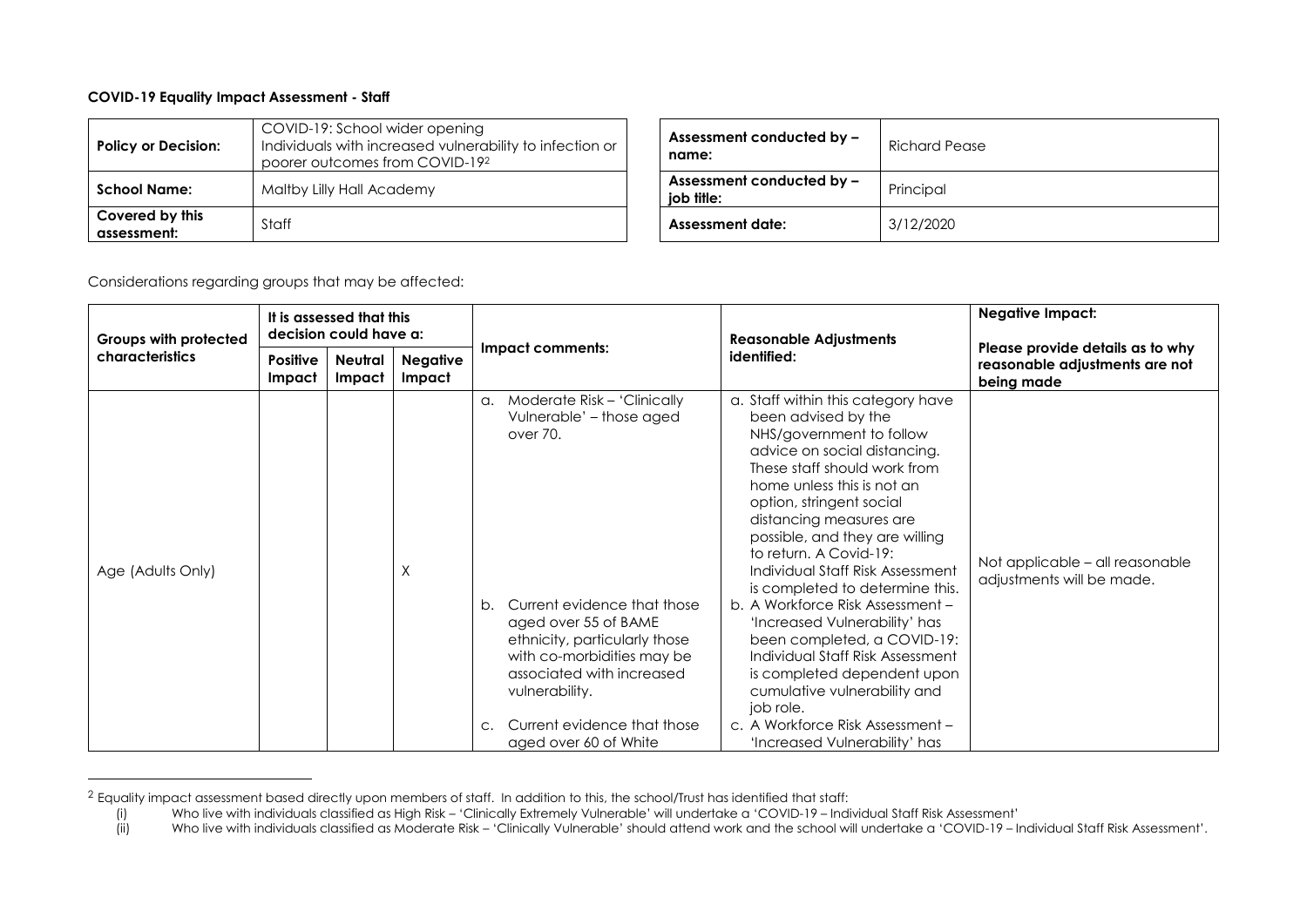|                                   |             |        | European ethnicity, may be<br>associated with increased<br>vulnerability.                                                                                                                                                                                                                                                                                                                                                                                                                                                                                                                                 | been completed, a COVID-19:<br>Individual Staff Risk Assessment<br>is completed dependent upon<br>cumulative vulnerability and<br>job role.                                                                                                                                                                                                                                                                                                                                                                                                                                                                                                                                                                                                                                                                                                                                                                                     |                                                              |
|-----------------------------------|-------------|--------|-----------------------------------------------------------------------------------------------------------------------------------------------------------------------------------------------------------------------------------------------------------------------------------------------------------------------------------------------------------------------------------------------------------------------------------------------------------------------------------------------------------------------------------------------------------------------------------------------------------|---------------------------------------------------------------------------------------------------------------------------------------------------------------------------------------------------------------------------------------------------------------------------------------------------------------------------------------------------------------------------------------------------------------------------------------------------------------------------------------------------------------------------------------------------------------------------------------------------------------------------------------------------------------------------------------------------------------------------------------------------------------------------------------------------------------------------------------------------------------------------------------------------------------------------------|--------------------------------------------------------------|
| Disability                        |             | X      | a. High Risk - 'Clinically Extremely  <br>Vulnerable' - Identified<br>specific medical conditions<br>have been identified as<br>placing someone at greatest<br>risk of severe illness from<br>coronavirus.<br>b. Moderate Risk - 'Clinically<br>Vulnerable' - Identified health<br>conditions have been<br>identified as placing someone<br>at higher risk of severe illness<br>from coronavirus.<br>c. Other – Do not fall into one of<br>the above categories,<br>however, have received<br>medical advice to remain at<br>home.<br>Disability which is the subject<br>d.<br>of reasonable adjustments. | a. Staff within this category will<br>have been contacted by the<br>NHS and advised with regards<br>to shielding requirements.<br>These pupils will be provided<br>with study to be carried out<br>from home.<br>b. Staff within this category have<br>been advised by the<br>NHS/government to follow<br>advice on social distancing.<br>These staff should work from<br>home unless this I not an<br>option, stringent social<br>distancing measures are<br>possible, and they are willing<br>to return. A Covid-19:<br>Individual Staff Risk Assessment<br>should be undertaken to<br>determine this.<br>c. Staff within this category will<br>provide a letter from their GP<br>confirming advice. If it is<br>possible to attend work, these<br>staff will have a COVID-19<br>Individual Staff Risk Assessment<br>undertaken.<br>d. These staff will have a 'COVID-<br>19: Individual Staff Risk<br>Assessment undertaken. | Not applicable - all reasonable<br>adjustments will be made. |
| Gender reassignment               | X           |        | No evidence of impact.                                                                                                                                                                                                                                                                                                                                                                                                                                                                                                                                                                                    | Not required.                                                                                                                                                                                                                                                                                                                                                                                                                                                                                                                                                                                                                                                                                                                                                                                                                                                                                                                   | Not required.                                                |
| Marriage and civil<br>partnership | $\mathsf X$ |        | No evidence of impact.                                                                                                                                                                                                                                                                                                                                                                                                                                                                                                                                                                                    | Not required.                                                                                                                                                                                                                                                                                                                                                                                                                                                                                                                                                                                                                                                                                                                                                                                                                                                                                                                   | Not required.                                                |
| Pregnancy and<br>maternity        |             | $\chi$ | Moderate Risk - 'Clinically<br>Vulnerable' - Pregnancy.                                                                                                                                                                                                                                                                                                                                                                                                                                                                                                                                                   | Staff within this category have<br>been advised by the<br>NHS/government to follow advice<br>on social distancing.                                                                                                                                                                                                                                                                                                                                                                                                                                                                                                                                                                                                                                                                                                                                                                                                              | Not Applicable - all reasonable<br>adjustments will be made. |